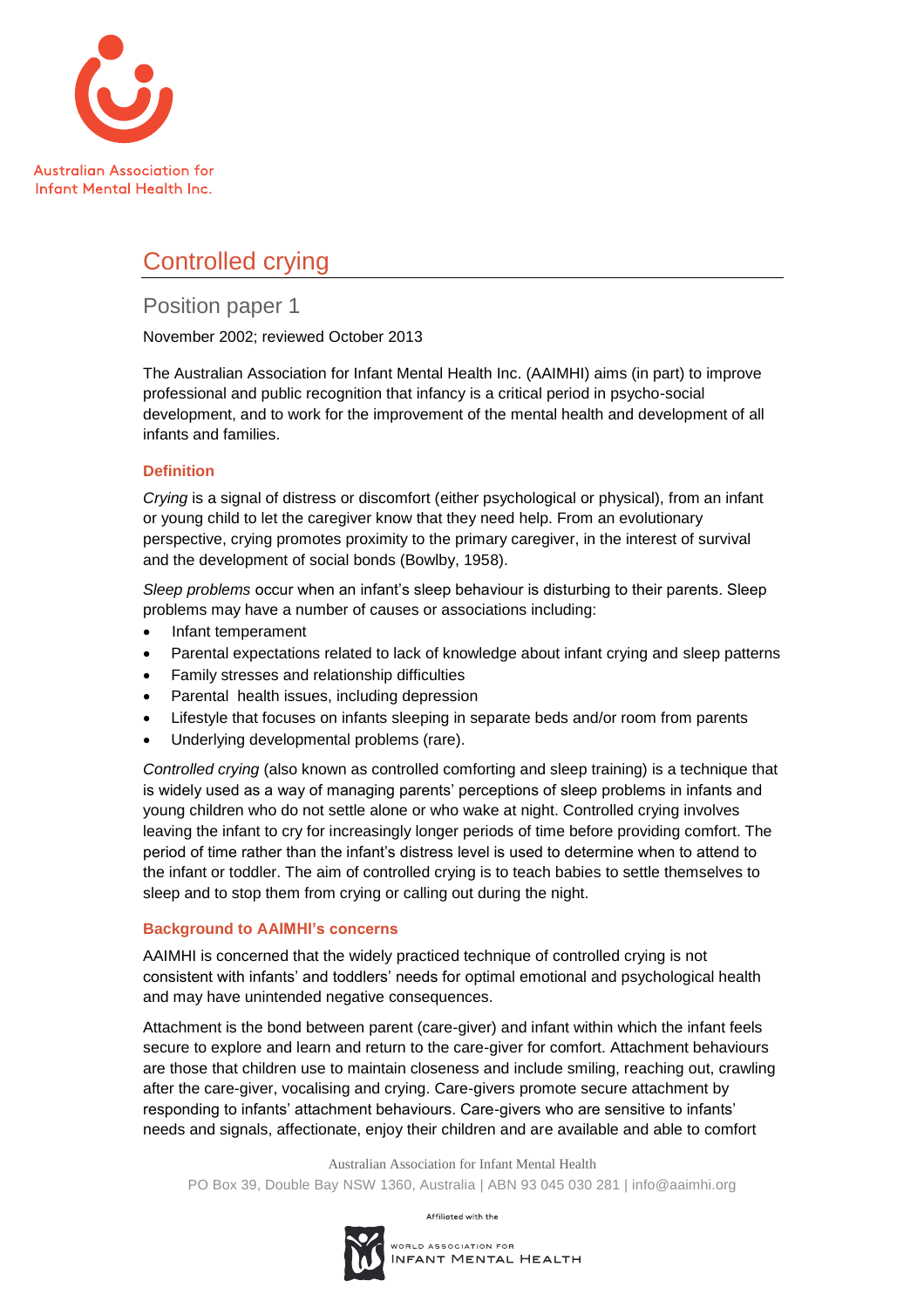their children, promote secure attachment and infant well-being. This kind of care-giving is important for children to make the most of all areas of their lives (Hertzman, 2000).

In the first few months of life babies need to have a parent or familiar adult nearby or available most of the time. In the early months of life unexplained and sometimes difficult to soothe crying exists across all cultures and may be seen to be a part of normal development. *While this can be distressing for parents, they should be advised that this natural increase in crying peaks at around 6 to 8 weeks and generally settles by 3 to 4 months (Barr, 1998). Responsive parenting as well as holding and soothing of the infant during this sometimes difficult time will help the infant develop a sense of security and is the beginnings of secure attachment.*

Although it is rare for this kind of crying to have a serious cause it is always important for parents who are worried about crying to have a health check for their baby.

Infants experience differing degrees of anxiety when separated from their parents. From early on, infants may express acute distress in the absence of a parent or when a parent leaves the room. Going to bed is a time of separation. When infants or toddlers cry upon separation it is a signal that they may be struggling with this process and need reassurance. An increase in separation anxiety often coincides with the infant's increasing mobility and may be linked to the infant's recognition that things and people exist when they are out of sight and that he or she can initiate movement away from the parent. Infants whose parents respond promptly and empathically to their crying learn to settle as they become secure in the knowledge that their needs for emotional comfort will be met (Bell & Ainsworth, 1972). This anxiety continues until the infant has a core understanding of the concept that his or her parents will return and he or she is safe. Almost all children grow out of the need to wake at night and signal parents for reassurance by three or four years of age and many much earlier.

The demands of modern life and some currently available parenting advice have led to an expectation that all infants and toddlers should sleep through the night from the early months or even weeks.

The fact is that infants normally have short sleep cycles which can cause them to arouse more often in the night than older children or adults. These short sleep cycles allow infants to experience more rapid eye movement (REM) sleep, which is considered to be important for their brain development (NCSDR, viewed 7/6/13).

There are various times in children's development (illness, absence, major changes) when they need more assistance to settle than at other times. Family events that are distressing for the infant or toddler may lead to a need for more reassurance than in non-stressful times (Slalavitz & Perry, 2010). To deny reassurance during these times would be distressing and may have a negative psychological impact. Research has shown that too much stress is harmful to infants (Perry & Pollard, 1998) but it is unclear how much is too much.

There have been recent studies (Middlemiss *et al*., 2011; Price et al., 2012) on the effect of controlled crying on infants, which have shown varying results. One study has attempted to address the long-term impact of controlled crying but the methodology does not justify the conclusion that there are no harmful impacts on infants (*Sleep training not harmful? Methodological concerns question conclusion, 2013*). No studies on controlled crying that we have reviewed stand up to rigorous scrutiny.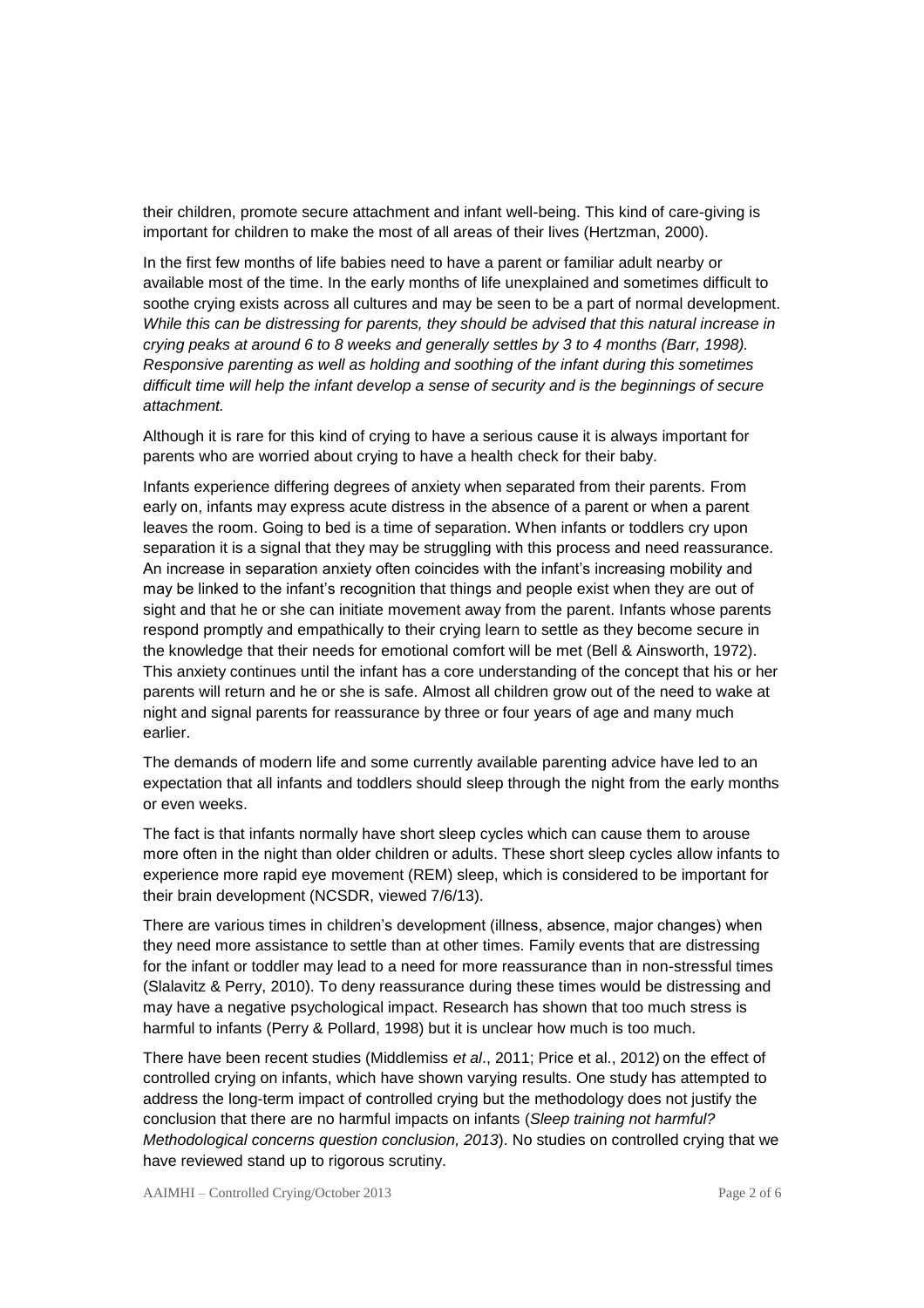A recent study (Middlemiss *et al*., 2011) of infants and mothers admitted to a parenting centre found that when babies between the ages of 4 to 10 months were subjected to a sleep training program that was based on controlled crying, the crying decreased over three days. Initially when infants expressed distress in response to the sleep transition, mother and infant cortisol responses were elevated synchronously. On the third day of the program, however, results showed that the babies became quieter, no longer expressing distress during the sleep transition but their cortisol levels remained elevated. Without the infants' distress cue, mothers' cortisol levels decreased. While the babies no longer exhibited crying behaviours, elevated stress hormones *indicated that they remained psychologically distressed.* (*It should be noted that this research was conducted at a parenting centre and not in the natural surrounds of the home).* AAIMHI is concerned that although controlled crying may stop infants and toddlers from crying it may also have the effect of teaching children not to seek or expect support despite remaining internally distressed.

Many infants and parents sleep best when they sleep together, either co-sleeping on separate sleep surfaces (a cot near the bed) or bed sharing – sleeping in the same bed. There is no developmental reason why infants should sleep separately from their parents (McKenna & McDada, 2005). There are certain conditions however when sharing a sleep surface with an infant must be avoided:

- When the infant shares the sleep surface with a smoker.
- Where there is adult clothing, bedding, doonas or pillows that may cover the infant.
- Where the infant can be trapped between the wall and bed, can fall out of bed or could be rolled on.
- When the parent is under the influence of alcohol or drugs that cause sedation or is overly tired.
- Where infants are sharing beds with other children or pets.
- Where the infant is placed to sleep (either alone or with parents) on a sofa, beanbag, waterbed or sagging mattress.

Parents should check current information about safe sleeping; see *Sids and Kids*, Victoria (viewed 1/6/13) for more information.

It is important to note that there are no long term health or developmental problems caused by babies waking at night (St James-Roberts, 2008)**.** 

# **AAIMHI's position – controlled crying principles**

It is normal and healthy for infants and young children to wake through the night and to need attention from parents. This need not be labelled a disorder. There are no long term health or developmental problems from babies waking at night. Responding to an infant's needs/crying will not cause a lasting 'habit' but will contribute to the infant's sense of security.

There is a wide variation in how quickly infants and toddlers 'sleep through the night'. Early and realistic information about what to expect and ways to settle infants may help parents understand their infant's state of mind and appropriately engage with their infant's sleeping patterns.

When concerns are raised by parents about sleeping difficulties, a full professional assessment of the child's health, and child and family relationships should be undertaken. This should include:

- An assessment of whether in fact the infant's crying is outside normal levels.
- An understanding of experiences of isolation and frustration felt by many parents of infants and young children.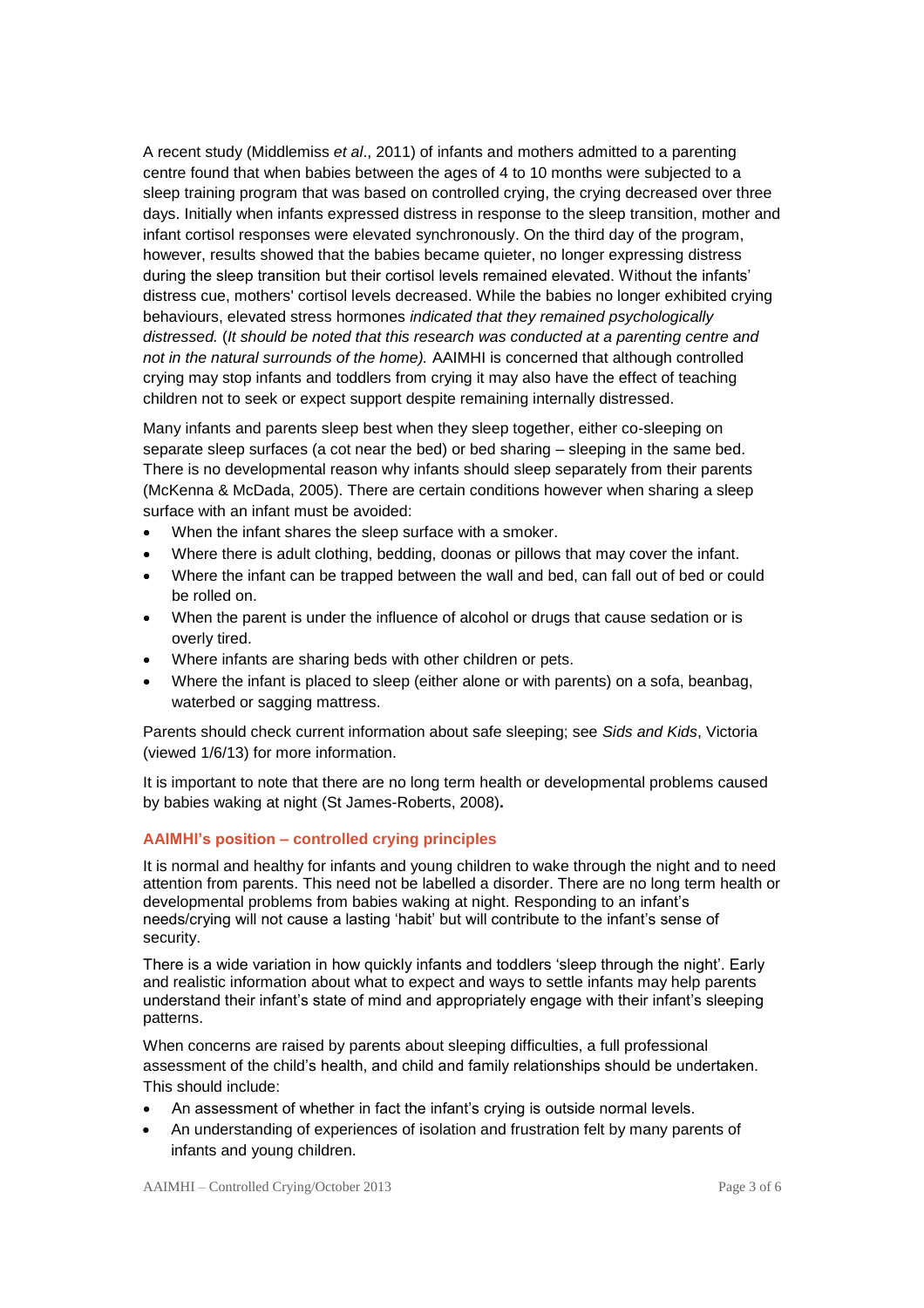• An assessment of any other family difficulties (including post-natal depression) that may impact on parents' ability to respond to a crying child.

This assessment may then lead to appropriate referral allowing parents to access social supports and possible therapeutic intervention.

Any methods used to assist parents to get a good night's sleep should not compromise the infant's developmental and emotional needs. Controlled crying is not appropriate for use before the baby has a real understanding of the meaning of the parent's words; the infant or toddler needs to know that the parent will return and needs to feel safe when the parent is absent.

Most children by the age of about three have a good sense of self, are able to be more-orless self-sufficient with an abating separation anxiety so they may understand and cope with being left alone at bedtime for short periods, knowing that parents will return as required. Observing infants and toddlers and responding to their cues is the best way to assess when they feel safe to sleep alone.

Waking in older infants and toddlers may be due to separation anxiety. In situations where an infant or toddler has already experienced separation from a parent (e.g. due to sickness, hospitalisation, parental absence, out of home care or following adoption) he or she may easily become very distressed at sleep time, that is, at times of perceived separation. These infants and toddlers are more vulnerable to the stress caused by controlled crying. Sleeping with or in the same room as a parent is a valid option, enabling all to get a good night's sleep.

The controlled crying method has not been rigorously assessed in terms of the impact on the infant's emotional development. Other strategies, apart from controlled crying, should always be discussed with parents as preferable options.

### **References**

Barr R (1998). Colic and crying syndromes in infants. *Pediatrics* 102, Supplement E1, pp. 1282 -1286.

- Bell SM, Ainsworth MD (1972). Infant crying and maternal responsiveness. *Child Development* 43, 1171-1190.
- Bowlby J (1958). The nature of the child's tie to his mother. *International Journal of Psychoanalysis* 39, 350-373.
- McKenna J, McDada T (2005). Why babies should never sleep alone: A review of the co-sleeping controversy in relation to SIDS, bed sharing and breast feeding. *Paediatric Respiratory Reviews* 6: 2.
- Hertzman C (2000). The case for an early childhood developmental strategy. Isuma. *Canadian Journal of Policy Research* 1:2, 11-18.
- Middlemiss W *et al*. (2011). Asynchrony of mother-infant hypothalamic-pituitary-adrenal axis activity following extinction of infant crying responses induced during the transition to sleep *.Early Human Development* 63:4, 227-232.
- Perry BD, Pollard R (1998). Homeostasis, stress, trauma, and adaptation: a neurodevelopmental view of childhood trauma. *Child and Adolescent Psychiatric Clinics of North America* 7, 33-51.
- Price A *et al*. (2012). Outcomes at six years of age for children with infant sleep problems: Longitudinal community-based study. *Sleep Medicine* 13:8, 991-998.
- Sids and Kids Victoria[. http://www.dhs.vic.gov.au/cpmanual/practice-context/children-in-specific](http://www.dhs.vic.gov.au/cpmanual/practice-context/children-in-specific-circumstances/1013-sudden-infant-death-sids-and-safe-sleeping-arrangements/3)[circumstances/1013-sudden-infant-death-sids-and-safe-sleeping-arrangements/3](http://www.dhs.vic.gov.au/cpmanual/practice-context/children-in-specific-circumstances/1013-sudden-infant-death-sids-and-safe-sleeping-arrangements/3) viewed (1/6/13).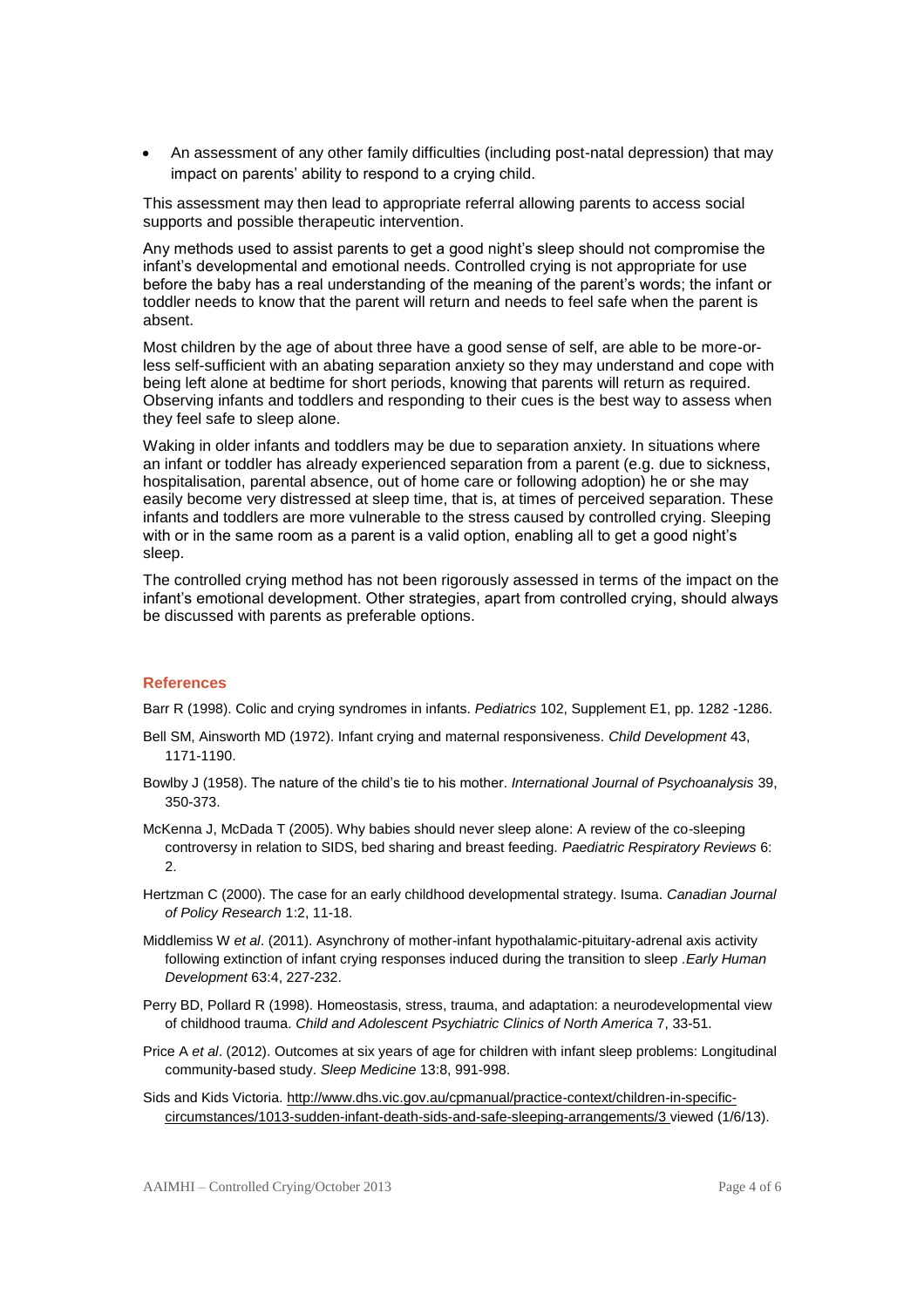- National Center on Sleep Disorders Research (NCSDR) *Sleep and early brain development and plasticity*. National Sleep Disorders Research Plan: Section6. *Pediatrics*. [http://www.nhlbi.nih.gov/health/prof/sleep/res\\_plan/section6/section6.html](http://www.nhlbi.nih.gov/health/prof/sleep/res_plan/section6/section6.html)
- Sleep Training Not Harmful? Methodological concerns question conclusion (2013). <http://pediatrics.aappublications.org/content/130/4/643/reply#content> viewed 1/6/13.
- St James-Roberts I (2008). Infant crying and sleeping: Helping parents to prevent and manage problems*. Primary Care Clinics in Office Practice* 35, 547-567.
- Szalavitz M and Perry BD (2010). *Born for love: Why empathy is essential and endangered*. William Morrow, New York.

#### **Bibliography**

- Brazelton TB (1992). *Touchpoints: Your child's emotional and behavioral development.* Reading, Mass: Addison-Wesley.
- Dewar G (2008). *Baby sleep patterns: a guide for the science minded parent. <http://www.parentingscience.com/baby-sleep-patterns.html>*
- Lieberman A (1993). *The Emotional Life of the Toddler.* New York: Free Press.
- Daws D (1993). *Through the Night: helping parents and sleepless infants.* New York: Basic Books.
- Leach P (1994). *Children First: What we must do, and are not doing– for our children today*. London: Penguin.

#### **Suggested reading for alternatives to controlled crying**

Fleiss PM, Hodges FM and Phil D (2000). *Sweet Dreams: A Pediatrician's Secrets for Your Child's Good Night's Sleep.* Los Angeles: Lowell House.

Gethin A, Macgregor B (2012). *Helping Your Baby to Sleep: 2nd ed*. Sydney: Finch.

- Hope M (1996). *For Crying Out Loud! Understanding and Helping Crying Babies.* Randwick NSW: Sydney Children's Hospital.
- McKay P (2002). *100 Ways to Calm the Crying.* Melbourne: Lothian.
- McKay P (2002). *Parenting by Heart.* Melbourne: Lothian.

MDConsult.com has a comprehensive article on infant crying and sleeping

- Pantley E (2002). *The No-Cry Sleep Solution.* New York: Contemporary Books.
- Sears W, Sears M (1999). *[Parenting the fussy baby and high-need child: everything you need to know-](http://cat.lib.unimelb.edu.au/search~S30?/asears%2C+william/asears+william/1%2C5%2C24%2CB/frameset&FF=asears+william+m+d&4%2C%2C4/indexsort=-) - [from birth to age five](http://cat.lib.unimelb.edu.au/search~S30?/asears%2C+william/asears+william/1%2C5%2C24%2CB/frameset&FF=asears+william+m+d&4%2C%2C4/indexsort=-)*. Boston: Little, Brown and Company.
- Sears W, Sears M (2003). *The Baby Book: Everything you need to know about your baby – from birth to age two*. New York: Little, Brown and Company.

Sears W (2007). *Nighttime Parenting: How to Get Your Baby and Child to Sleep.* Plume.

Tracey N *et al*. (2002). *Sleep for Baby and Family.* Sydney: PIFA. Tel: 02 82301646.

#### **A wide range of articles can be found at:**

<http://www.naturalchild.org/>

<http://www.askdrsears.com/>

<http://evolutionaryparenting.com/what-you-need-to-know-about-crying-it-out/>Includes critique of controlled crying research.

# **Please note**: While AAIMHI suggests the above websites for reading about sleep and controlled crying AAIMHI does not have an opinion on any other material on the websites.